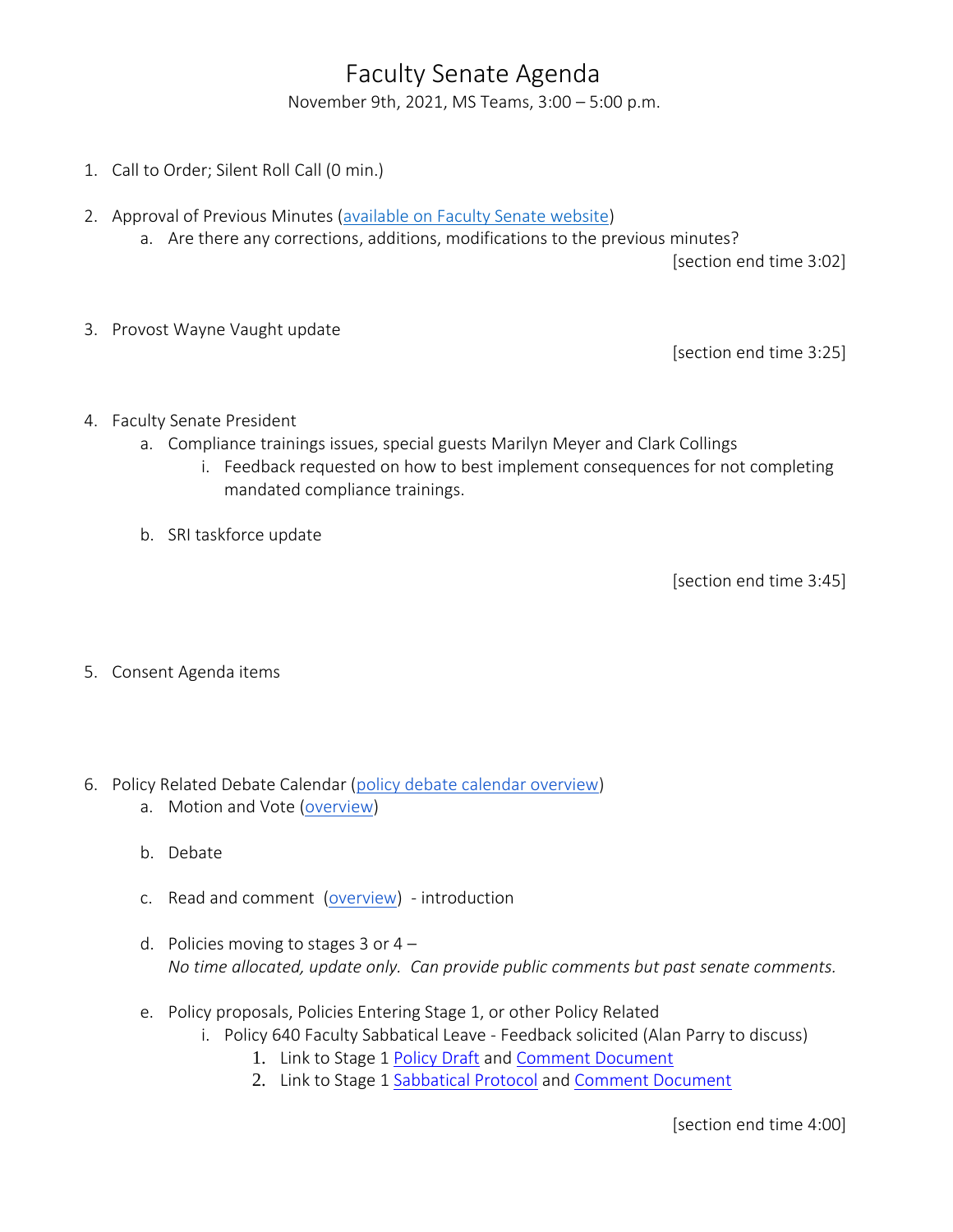- ii. Policy 503 Add/Drop/Withdrawals, temporary limited scope temporary revision
	- 1. Link to [temporary policy](https://policy.uvu.edu/getDisplayFile/618024b4d4c4fe6e2fe6808e) (further revisions to come later with Senate input)

[section end time 4:05]

- 7. Non-policy Related Action Calendar [\(non-policy debate calendar overview\)](https://docs.google.com/document/d/1zrPy0Fn9xcOhidd1XMgo1opj-lYb_9aTvLKg_NI1eLA/edit?usp=sharing)
	- a. Feedback requested
		- i. none
	- b. Updates on Non-policy Actions (as voted on by Senate) [\(overview\)](https://docs.google.com/document/d/1zrPy0Fn9xcOhidd1XMgo1opj-lYb_9aTvLKg_NI1eLA/edit#bookmark=id.20s1i57f673d) [no time given] i. none
	- c. Discuss Next Steps (and, as necessary, Vote on) Senate-Directed Action [\(overview\)](https://docs.google.com/document/d/1zrPy0Fn9xcOhidd1XMgo1opj-lYb_9aTvLKg_NI1eLA/edit#bookmark=id.1turi862unvt) i. None
	- d. Updates from proposals approved and being investigated (information items)
	- e. Incoming Proposals and Proposal Next Steps *Note: Senators must vote to entertain further discussion or action on incoming proposals. With a majority vote to further entertain the proposal, Senators must then propose and vote on how to pursue the proposal.*
		- i. None
- 8. Administrative Updates *– No time allocated; written updates*
	- a. Fulton Library: Karen Sturtevant [\[link to update folder\]](https://drive.google.com/drive/folders/1CJZnOvFahmJJZJojR2XBd0U8PclC3aHK?usp=sharing)
	- b. Office of Teaching and Learning (OTL): Wendy Athens [\[link to update folder\]](https://drive.google.com/drive/folders/1o5Tj_1mbe6qVJWyGFA9FNQMAx0zgjyM9?usp=sharing)
	- c. PACE: Beka Grulich [\[link to update folder\]](https://drive.google.com/drive/folders/1Ine7rBIg27FdgKErlcWF5p9Nx0tJNwok?usp=sharing)
	- d. UVUSA: Ethan Morse [\[link to update folder\]](https://drive.google.com/drive/folders/1GXZgi4LTLaWWG5uZ1_7PXCZi9GB43BZm?usp=sharing)
- 9. Standing Committee Reports *– No time allocated; written updates*
	- a. Special Assignments & Investigations: Elijah Neilson [\[link to update folder\]](https://drive.google.com/drive/folders/1e9MbUhAQO28YnSWhseDbZv13PkR6mIFT?usp=sharing)
		- i. Syllabus Checklist taskforce
			- 1. Creating survey to send to faculty to collect example syllabus statements.
		- ii. Alternative tenure track taskforce
			- 1. Taskforce has been formed and investigating alternative tenure paths that exist both in the state and across the US.
		- iii. Anti-racism pedagogy taskforce
			- 1. In drafting stage of resolution and communicating with other faculty leaders across the state of Utah.
	- b. Service [& E](https://uvu365.sharepoint.com/:w:/s/ServiceElectionsChairs/EXxOn1zvCHVEgniRfP0Oi9cBT2zC99MFxAB3x2KHzQZ94g?e=mKuPuw&isSPOFile=1)lections: Sandie Waters
		- i. 中国[Faculty Senate Service & Elections Committee Updates.docx](https://uvu365.sharepoint.com/:w:/s/ServiceElectionsChairs/EXxOn1zvCHVEgniRfP0Oi9cBT2zC99MFxAB3x2KHzQZ94g?e=mKuPuw&isSPOFile=1)
		- ii. **WE** [Faculty Senate Committee Positions.docx](https://uvu365.sharepoint.com/:w:/s/ServiceElectionsChairs/EbT5tySbhVJFm1LJ8jmH4_kBdIHgMC78fR-c32IeB5iPXg)
		- iii. **WE** [Faculty Senate DEI Committee Updates.docx](https://uvu365.sharepoint.com/:w:/s/DiversityEquityandInclusionFacultySenateCommittee/EeQ5Hj8UciBNo6Q-tsrfL10BzAIfBd0pxMehiIsvKGt4qw)
		- iv. **Alta [Academic Calendaring Committee Updates.docx](https://uvu365.sharepoint.com/:w:/s/AcademicCalendaringCommittee/EWUePzXIiXFDo-0BOAxf2UsBVHFmEYbYSrBnzfhU9agBoQ)**